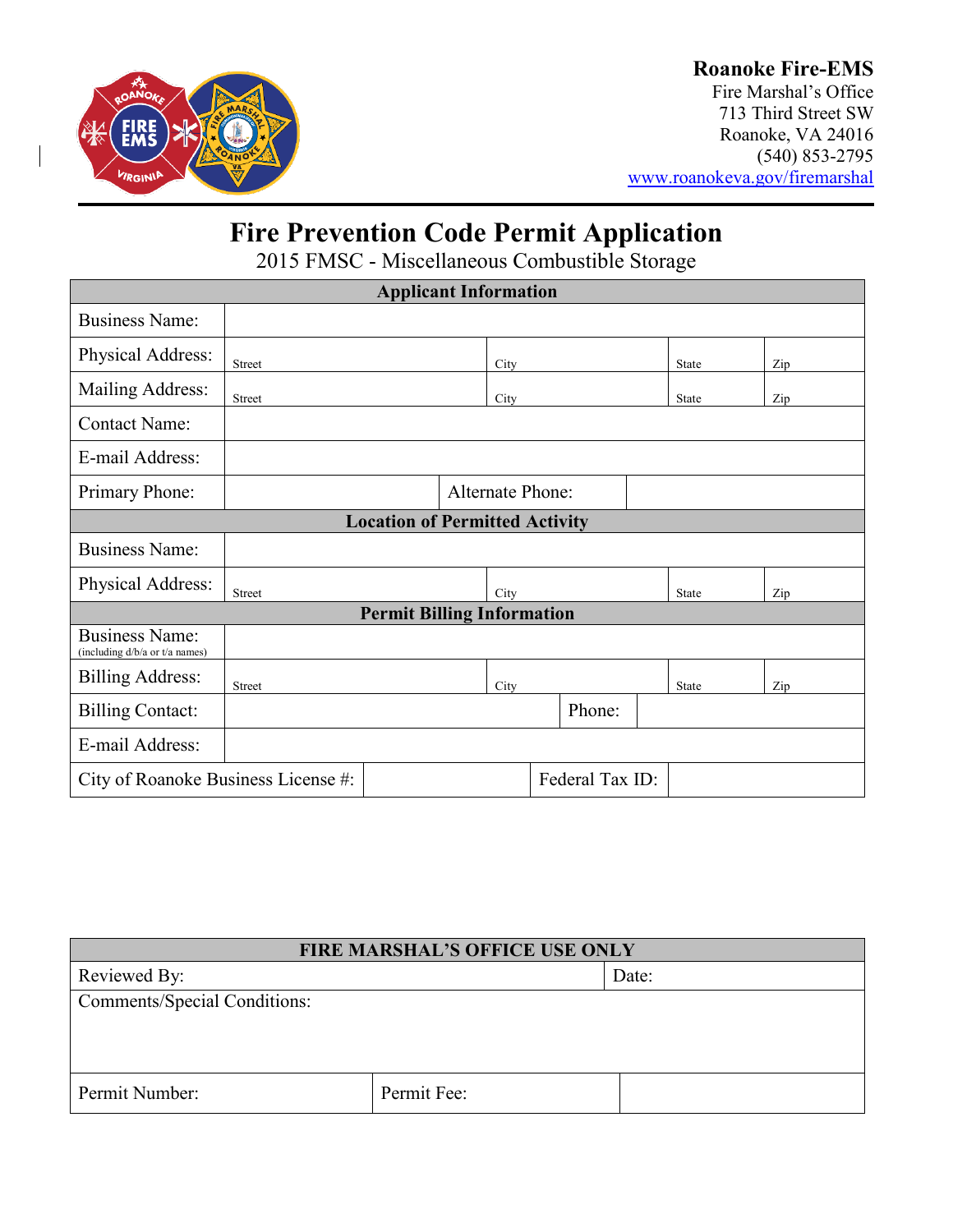| <b>Application Checklist</b>                                                                                                                                                                                                                                                                  |  |  |  |
|-----------------------------------------------------------------------------------------------------------------------------------------------------------------------------------------------------------------------------------------------------------------------------------------------|--|--|--|
|                                                                                                                                                                                                                                                                                               |  |  |  |
| Review of this permit application requires all of the following to be included:                                                                                                                                                                                                               |  |  |  |
| Completed Fire Prevention Code Permit Application                                                                                                                                                                                                                                             |  |  |  |
| Description of miscellaneous combustible storage to be included with application.                                                                                                                                                                                                             |  |  |  |
| Site Plan/Floor Plan Showing:                                                                                                                                                                                                                                                                 |  |  |  |
| 1. Location of Miscellaneous Combustibles Storage<br>2. List the Fire Protection Systems<br>3. Location of ALL Fire Extinguishers<br>4. Location of ALL Exits or Openings<br>5. Location of Fire Hydrants<br>6. Fire vehicle access routes<br><b>Safety Plan</b><br><b>Emergency Contacts</b> |  |  |  |
|                                                                                                                                                                                                                                                                                               |  |  |  |
|                                                                                                                                                                                                                                                                                               |  |  |  |
| <b>Circumstances of Application/Description of Work</b>                                                                                                                                                                                                                                       |  |  |  |
|                                                                                                                                                                                                                                                                                               |  |  |  |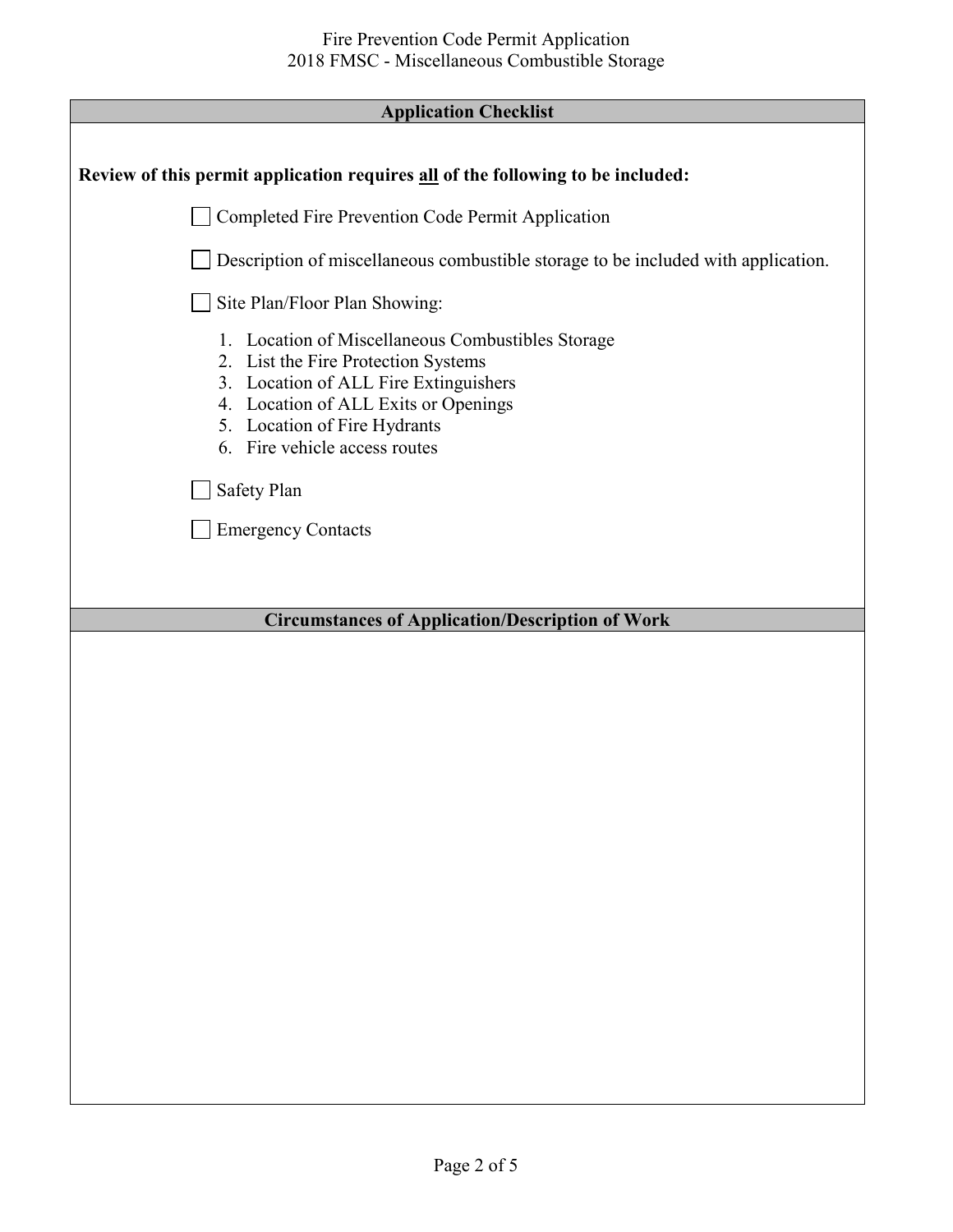#### **Permit General Conditions and Acknowledgements**

The Applicant is required to review the following provisions of the Statewide Fire Prevention Code and its referenced standards. After reviewing each provision, the Applicant must initial each item to acknowledge their review and agreement to comply with the requirement. If the requirement is not applicable to the application, the Applicant is to write N/A in place of their initials.

- Smoking shall be prohibited. "No Smoking" signs shall be conspicuously posted.
- Fire department access doors aisles and exit doors shall not be obstructed.
- Where required by the fire code official, a visual method of indicating the maximum allowed storage height shall be provided.
- Buildings and structures shall be provided with portable fire extinguishers in accordance with Section 906.
- Control weeds, grass, vines or other growth to minimize fire risk within 15 feet from combustible storage or combustible structures.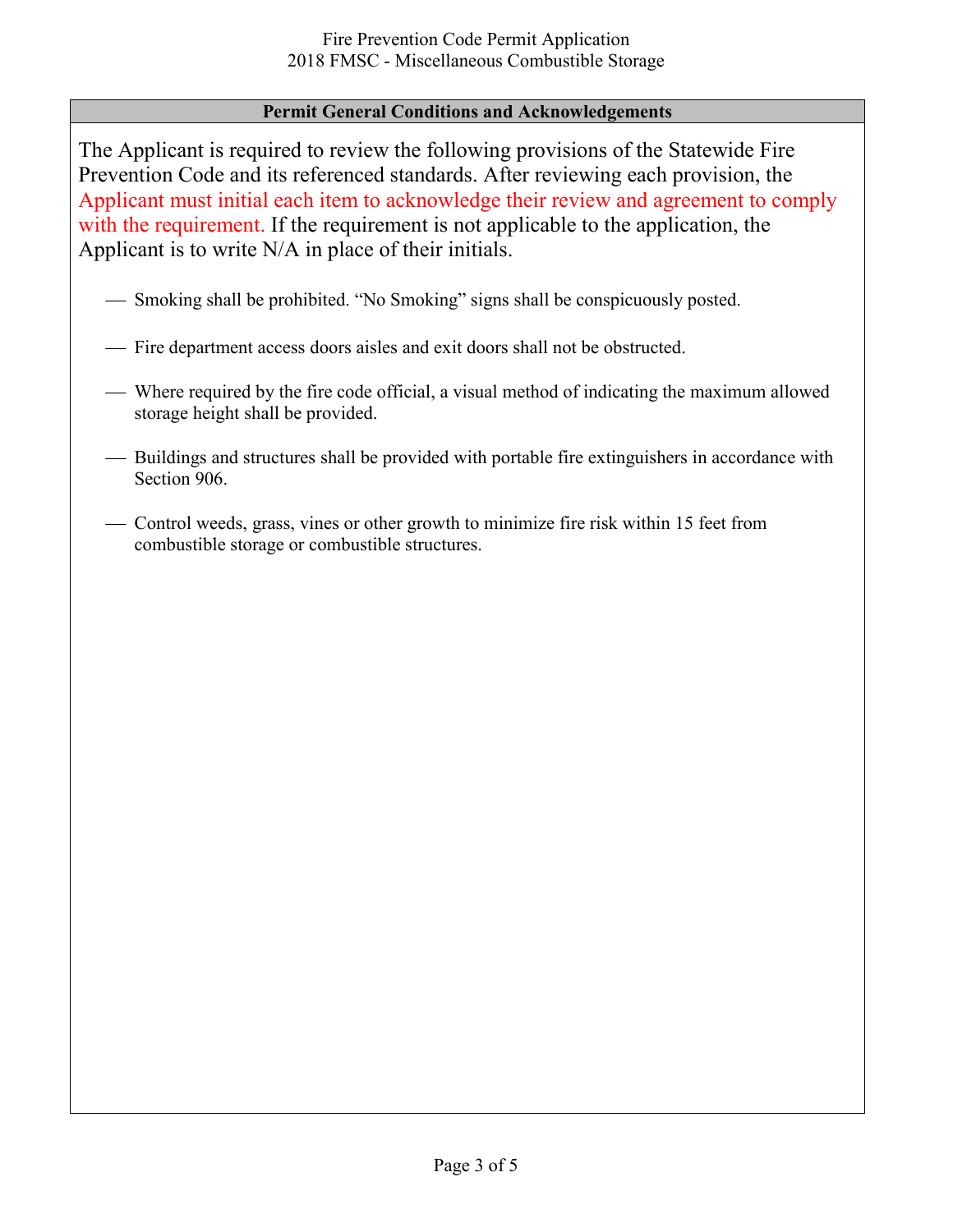#### Fire Prevention Code Permit Application 2018 FMSC - Miscellaneous Combustible Storage

#### **Permit Certification**

By my signature below, I hereby certify that I have read and examined this application and that all of the information contained therein is true and correct. Furthermore, I certify that the proposed operations will fully comply with the requirements contained in The Virginia Statewide Fire Prevention Code and any other related laws and /or Codes. I agree to indemnify, save harmless, and defend the City of Roanoke, its agents and employees, from all claims, damages, costs, expenses, and charges, including attorney's fees, which arise out of or by reason of these operations.

I acknowledge that if a permit is issued based on this application, it shall only be valid with in the building, facility, and/or location listed on this application for the specific date(s) and time(s) for which it is issued.

I acknowledge that approval of this application does not constitute permit issuance. Permit issuance does not occur until the completion of an on-site inspection by the Roanoke Fire Marshal's Office.

I acknowledge and understand that any violations of the Virginia Statewide Fire Prevention Code and/or the requirements of this permit may result in immediate permit suspension or revocation.

I agree to indemnify, save harmless, and defend the City of Roanoke, Virginia and its agents and employees from all claims, damages, costs, expenses, and charges, including attorney's fees, which arise out of or by reason of the activities associated with this permit.

| Name:             |       |  |
|-------------------|-------|--|
| <b>Signature:</b> | Date: |  |